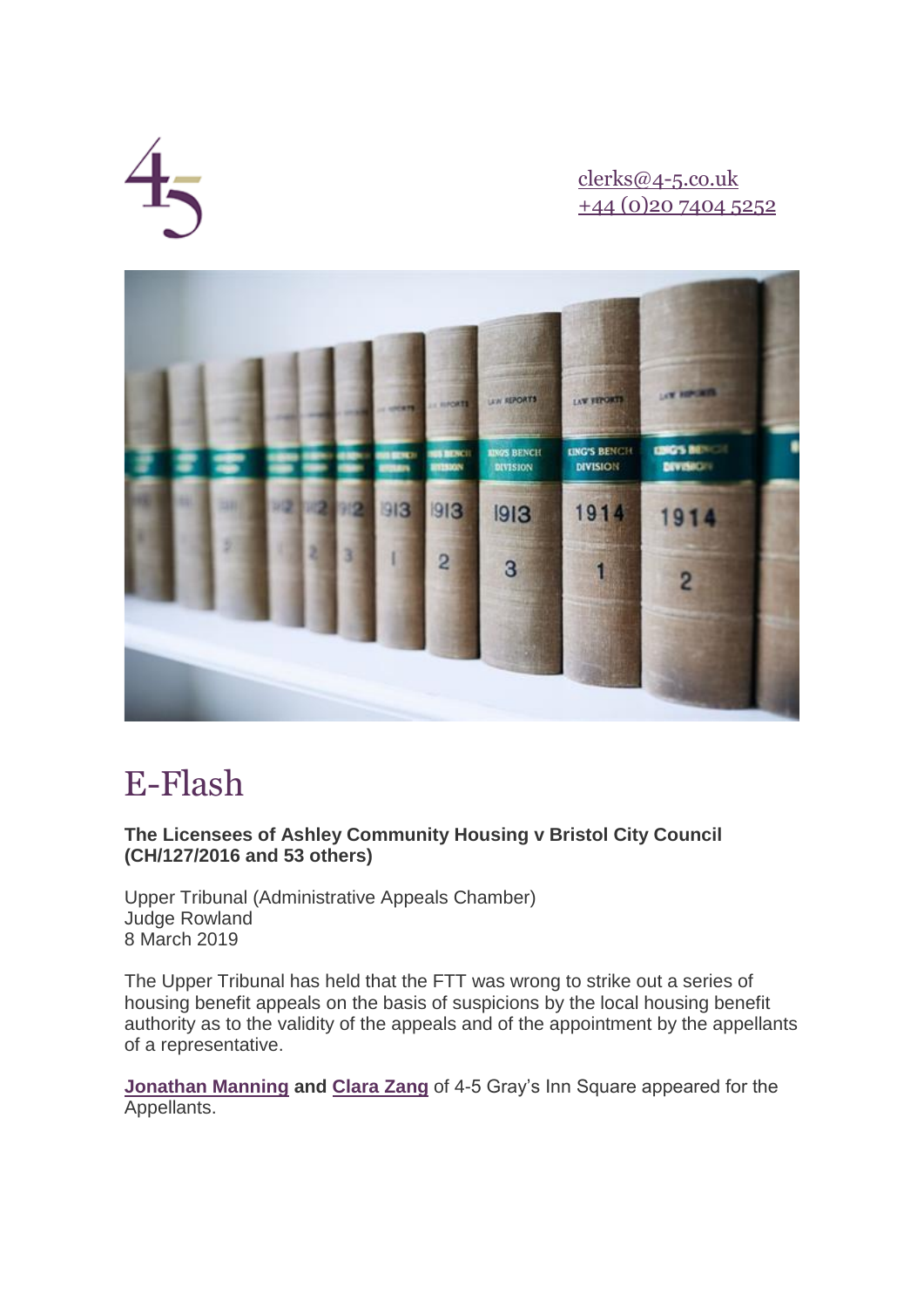#### **Background**

Ashley Community Housing ("ACH") was an organisation which provided supported housing under licences to vulnerable people, who were mainly Somalian refugees, on a not-for-profit basis. The Licensees claimed a higher rate of housing benefit from the authority under the "exempt" accommodation rules pursuant to paragraph 4 of Schedule 3 to the Housing Benefit and Council Tax Benefit (Consequential Provisions) Regulations 2006 (SI 2006/217), on the basis that their accommodation was

"provided by a…voluntary organisation where that body or person acting on its behalf also provides the claimant with care, support or supervision".

On 19 September 2011, the Council informed ACH that the Licensees were no longer to be treated as occupying exempt accommodation and would therefore only receive housing benefit at the local housing allowance rate. The Licensees appealed to the Council against this decision in three batches: October 2011, April 2012, and February 2013. In March 2012, ACH arranged for a representative who was willing to represent the licensees in their appeals.

The representative provided appointment forms to be completed and signed by any Licensee who wished to be represented, and ACH support workers assisted the Licensees with the forms. The forms expressly extended the authority to act to cover proceedings in any tribunal or court, unless and until written notice was provided to the contrary, which reflected the position under the relevant tribunal procedural rules).

The Council took until 28 July 2014 to lodge the appeals with the First-tier Tribunal, Social Entitlement Chamber ("FTT"). During that time, it corresponded with the representative without raising any issues at all about the validity of the appeals. When lodging them, however, the Council applied for directions in a written submission that it served on neither the representative nor the appellants themselves. One of the key issues raised by the Council was whether the signatures on the representative's appointment form, and on the appeal notices themselves, were genuine. They argued that some signatures were "noticeably different" from the signatures provided by the same licensee in other documents.

The FTT refused to recognise the representative and issued directions requiring each Licensee to confirm that they wished to continue with their appeals failing which the appeals would be struck out. Directions were also issued to the representative requiring it to supply fresh letters of appointment and fresh confirmation that each Licensee wished to pursue the appeal, if it wished to be recognised. The FTT refused to provide the representative (or the appellants) with the Council's written submissions or any of the relevant signatures about which the Council had complained.

Hardly any of the Licensees replied to the Direction; the representative submitted written arguments to the effect that the Council's and FTT's approach was a fundamental breach of the requirements of natural justice, and that the FTT had misunderstood the position of the representative in the tribunal; that the Council had acted unfairly in failing to raise any of these points with the representative or the Licensees during the years between the sending of the appeals to the Council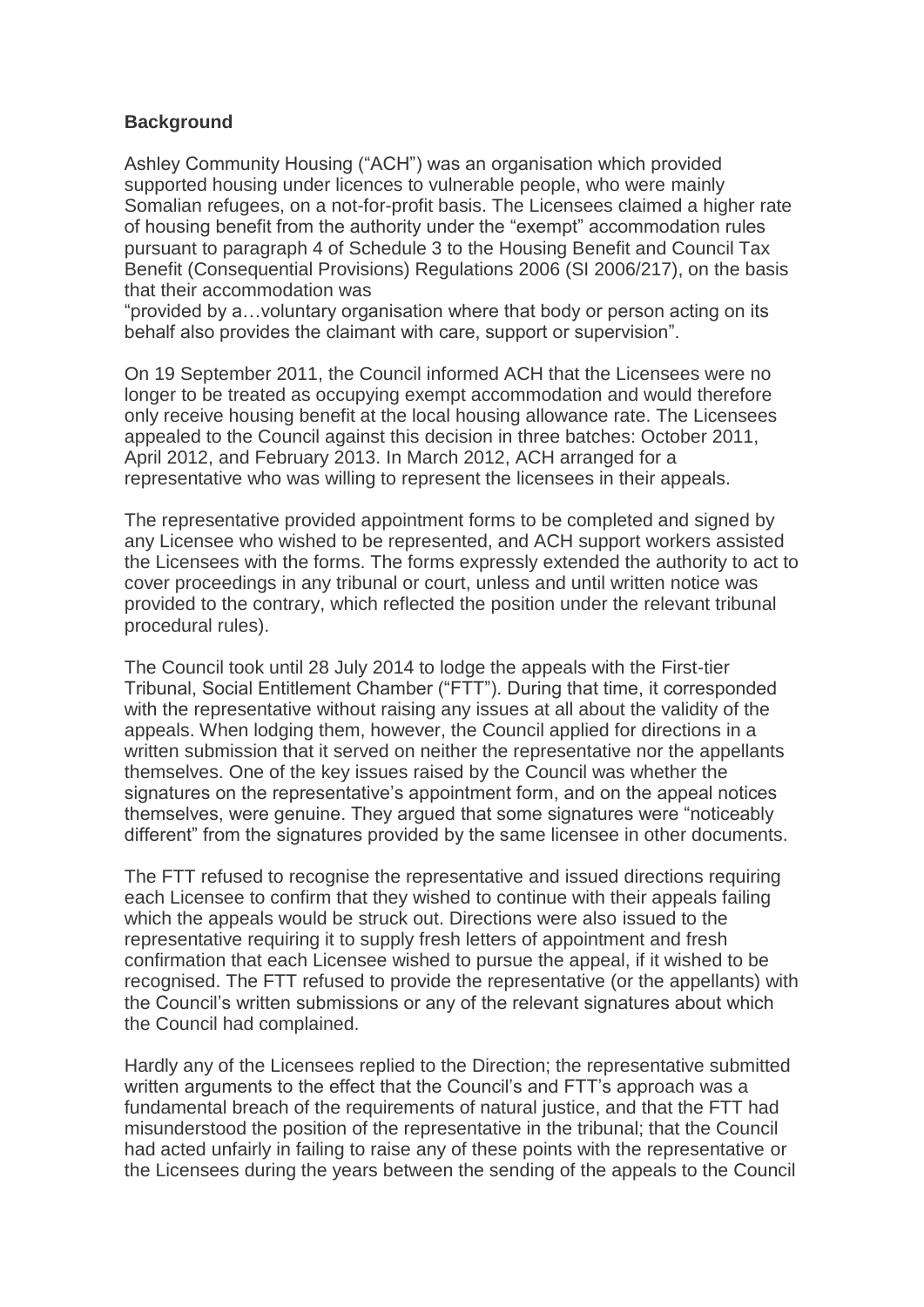and the Council lodging them with the FTT, and that there was no proper basis for the appeals to be struck out.

In July 2015, the FTT struck out the appeals and, in November 2015, granted permission to the appeal to the Upper Tribunal.

### **The Decision of the Upper Tribunal**

After a hearing in April 2018, Judge Rowland issued an interim decision holding that the FTT had erred in law in respect of all the cases before it. The question of what to do about it, however, required further argument.

On the key issues, the Judge made the following rulings.

- There was nothing necessarily suspicious or improper about ACH's role in the appointment of the representative. There is not necessarily a conflict of interest between a landlord and a claimant occupier in these types of cases. The claimant will have nothing to lose as a result of the landlord successfully arguing that they are eligible to receive the higher rate of housing benefit. Nor does the claimant have anything to gain, as voluntary organisations that provide supported accommodation do not in practice expect their occupiers to pay more rent than the housing benefit allowance granted by the local authority.
- The extent of a representative's authority depends on the scope of the authorisation. The FTT had described the letter of authority as being "so wide as to be excessive". This was not necessarily so, however, in cases where the claimant does not have any real financial interest, provided that the authorisation is read as being subject to an implied condition not to expose the claimant to any personal liability of any kind without express instructions. In the present case, the Licensees had no reason to appeal other than to help ACH and were not at risk of any unfavourable costs orders. Therefore, the appointment of the representative should be read as giving it a wide discretion on how to conduct the case, what evidence to call and whether to pursue the appeals.
- Nor was it necessarily wrong for the representative to pursue the appeal in the absence of any current contact with the Licensees whom it represented. There is no rule that representatives may not give evidence. The representative was therefore entitled to adduce evidence from ACH to support the appeal. It would be for the FTT to make what it might of any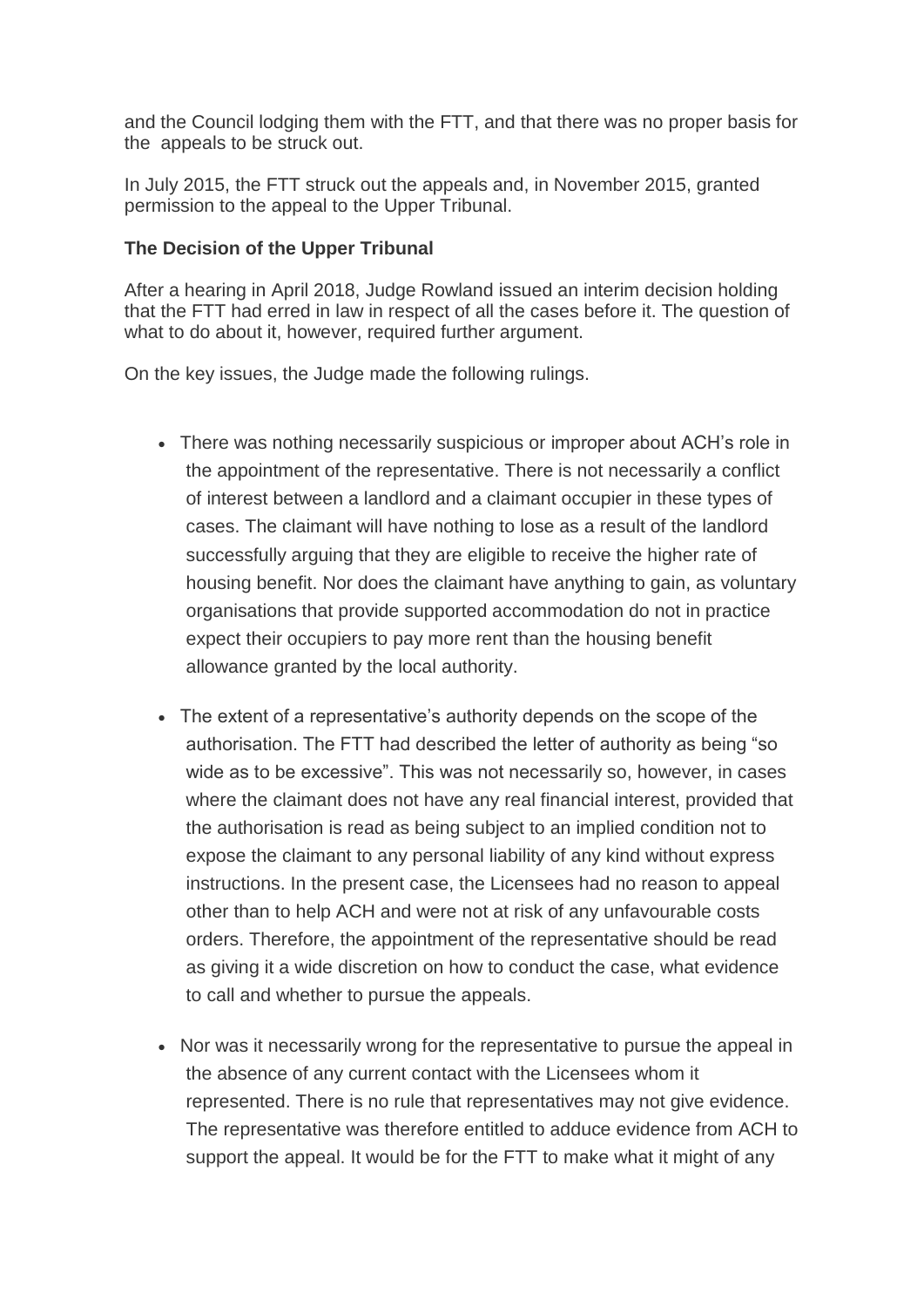contradictory evidence or non-attendance by the Licensees at the substantive appeals.

- Although there was a delay by the Council in making its decisions and submitting the appeals to the FTT, the procedure they adopted was not unfair. The delay increased the risk of ACH and the representative losing touch with the Licensees, but the issue was whether the FTT had acted unfairly or unlawfully.
- The procedure adopted by the FTT was unfair. Given the relationship between ACH and the representative, it was not appropriate for the FTT to approach the Licensees directly rather than their purported representative. The manner in which they approached the Licensees also failed to pay adequate attention to the lapse of time since the appeals were first submitted and the fact that the Licensees were unlikely to have any financial interest in the appeals and may not even have remembered appealing.
- Once instructed, a representative remains instructed until those instructions are withdrawn. Therefore, a new authority was unnecessary as long as MRA had been validly appointed in the first place.
- The FTT had erred in holding that the appeals should be struck out automatically unless their directions were complied with, when it had neither decided that the representative had not been validly appointed nor sent it a copy of the directions as was required if it had been validly appointed.
- The FTT had failed to address the point raised by the representative that it could not answer the FTT's points of concern unless it was given a full picture, especially regarding the validity of some of the signatures. The FTT had erred in failing to provide the full picture to the representative and depriving them of the opportunity to address the issues before the FTT made their decision.
- The FTT also erred in taking account of what some of the Licensees who had responded to the original directions had said, without giving the representative or the other Licensees an opportunity to comment.